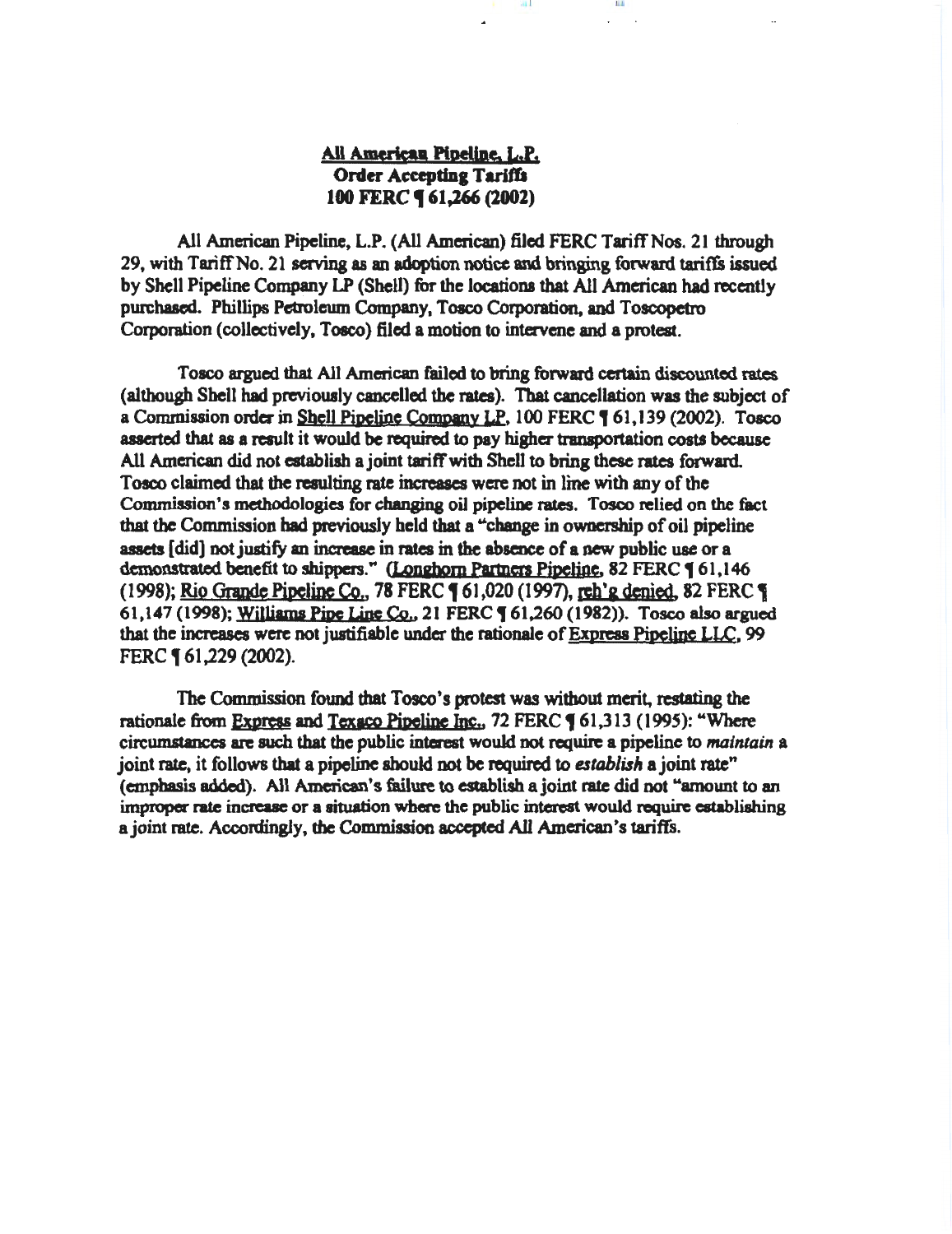COMM-OPINION-ORDER, 100 FERC 161,266, All American Pipeline, L.P., Docket No. IS02-431-000, (Sep. 13, 2002)

C 2005, CCH INCORPORATED. All Rights Reserved. A VVoltersKiuwer Company

All American Pipeline, L.P., Docket No. IS02-431-000

[62,011]

1)61.266]

All American Pipeline, L.P., Docket No. IS02-431-000

Order Accepting Tariffs

[82,012)

(lssued September 13, 2002)

## Before Commissioners: Pat Wood, III, Chairman; William L. Massey, Linda Breathitt, and Nora Mead Brownell.

1. On August 15, 2002, All American Pipeline, L.P. (All American) filed FERC Tariff Nos. 21 through 29. FERC Tariff No. 21 is an adoption notice, and the remaining tariffs generally bring forward tariffs issued by Shell Pipeline Company LP (Shelt) and applicable to crude oil pipelines located in New Mexico, Texas, and Oklahoma, which All American purchased from Shell on August 1, 2002. As discussed below, 1he Commission accepts All American's FERC Tariff No. 21 to be effective August 1, 2002, and the Commission also accepts All American's FERC Tariff Nos. 22-29 to be effective September 1, 2002, as requested by All American. This order is in the public interest because *it* accepts tariffs that reftect the current ownership of certain pipeline assets but does not increase tariff rates.

#### Descrlptlon *of* Filing

2. All American states that it filed FERC Tariff No. 21 to adopt the following Shell tariffs: FERC Tariff Nos. S-2, S-12, S-37, S-39, 5-40, S-41 , S-42, S-46, and S-59. All American states that Shel's FERC Tanff No. 5-2 (rules and regulations) will remain Shall's rules and regulations, as well as becoming AII American's rules and regutatlons.

3. All American further states that Shell's FERC Tariff Nos. S-12, S-37, and S-59 previously made reference to the rules and regulations in Shell's FERC Tariff No. S-2. According to All American, in bringing these tariffs forward, it has incorporated into its FERC Tariff Nos. 22, 23, and 29 the rules and regulations previously stated in Shell's FERC Tariff No. S-2. All American states that it has made the following additional changes to its FERC Tariff Nos. 22, 23, and 29: (1) the table of contents has been revised to add a new reference to the table of rates; (2) the definition of "Carrier" in Item 5 was changed to reflect the change in carrier; (3) Item 70 was changed to delete the options for pipeline loss allowance that do not apply to the movements under the tariff; (4) new language has been added to Item 90 indicating that if a per barrel charge is assessed, the amount of such charge will be stated in a FERC tariff; (5) Items 125, Quality Bank, and 130, Strategic Petroleum Reserve, were cancelled, because they do not apply to the movements covered by All American's FERC Tariff Nos. 22, 23, and 29; and (6) the wording of cross-references contained in Shell's FERC Tariff Nos. S-12, S-37, and S-59 to Item 70 of Shell's FERC Tariff No. S-2 have been revised.

h b e cchc e cb hgh e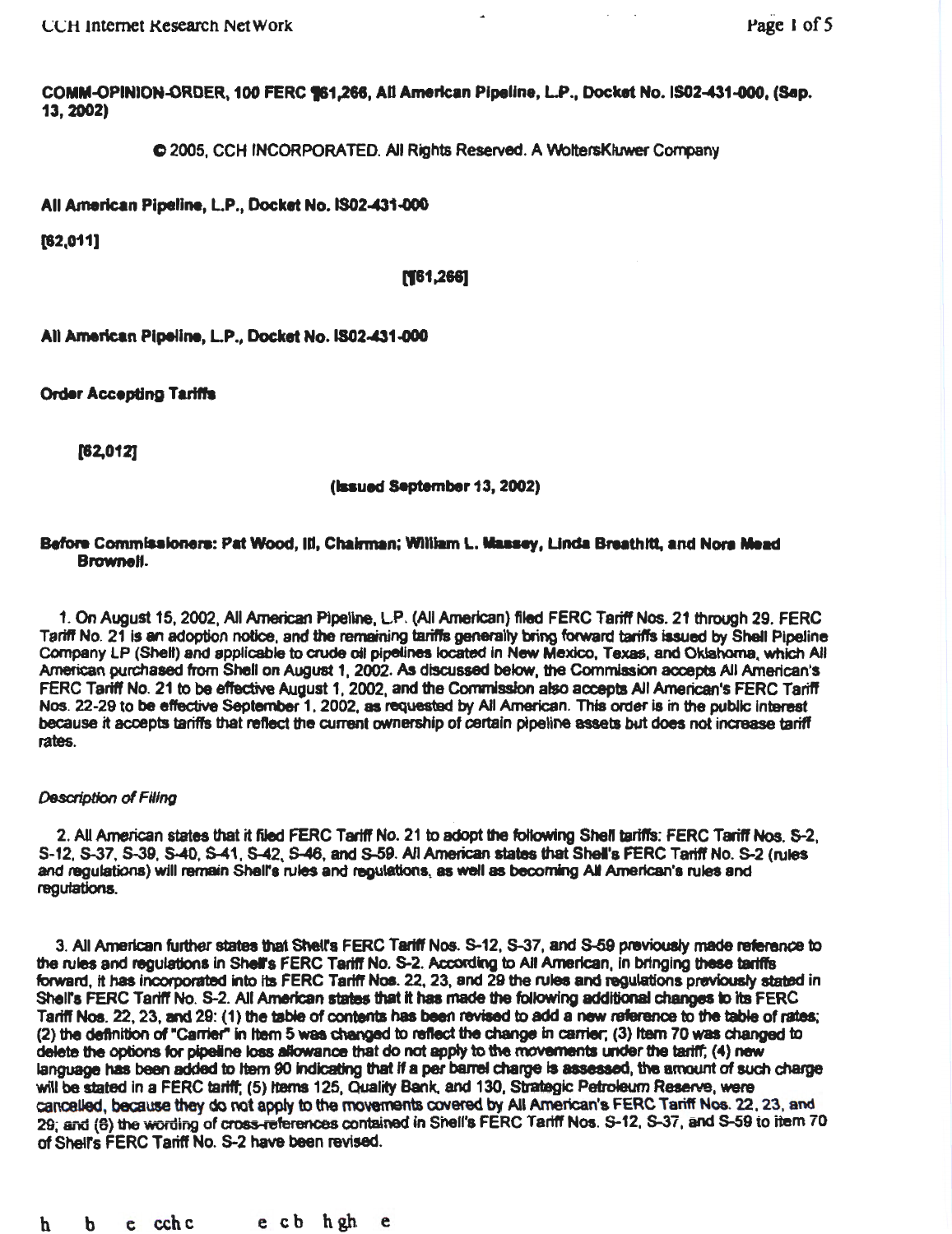4. All American states that it has brought forward unchanged the rates and routing from Shell's FERC Tariff Nos. S-12, S-37, and S-59. All American also states that It has brought forward unchanged Into Its FERC Tariff Nos. 25 and 28 the rates and routing from Shelrs FERC Tariff Nos. S-40 and S-46, respectively. According to All American, the only change made to these tariffs was to the definition of "Carrier" in Item 5.

5. Further, states All American, it has brought forward unchanged into its FERC Tariff Nos. 24 and 27 the rates and routing from Shell's FERC Tariff Nos. S-39 and S-42. respectively. All American states that the only changes made to these tariffs were the addition, below the table of rates, of a cross-reference to Item 85 and a change to the definition of "Carrier" in Item 5.

6. All American explains that it has brought forward in its FERC Tariff No. 26 the rates and routing from Shell's FERC Tariff Nos. S-41, but has added new routes (Route Nos. 07-14) and rates. The new routes are from Wasson and Salisbury Junction, Gaines Co., Texas, to the following destinations: (1) McCamey/Mesa, Upton Co., Texas; (2) EJdorado, Schleicher Co., Texas; (3) Genoa Junction, Harris Co., Texas; and (4) Houston, Hania Co., Texas. All American states that, in accordance with 18 C,F.R. §342.2 (b) (2002), it has supported the initial rates with the affidavit of Harry N. Pefanis, President of Plains Marketing GP, Inc., General Partner of All American. All American states that the affidavit indicates that the initial rates set forth in All American's FERC Tariff No. 26 are agreed to by a non-affiliated person who intends to use the services in question. All American states that the only other changes to its FERC Tariff No. 26 are an update to the definition of "Carrie(' in ttem 5 and an addition, below the table of rates, of a cross-reference to Item 85.

7. Finally, All American requests a shortened notice period to permit its FERC Tariff Nos. 22 through 29 to become effective as of September 1, 2002. All American states that having the rates become ef'fective as of the first of the month will greatly simplify its accounting and billing. Because it is not changing any rates brought folward from SheU, All American contends that allowing the tariffs to become effective on less than 30 days notice will not harm shippers and, in fact, will allow the new movements in All American's FERC Tariff No. 26 to be available to shippers at an earlier date.

## [82,013]

#### Intervention, Protest, and Answer

8. On August 30,2002, Phillips Petraeum Company, Tosco Corporation, and Toscopetro Corporation (collectively, Tosco) filed a motion to intervene and a protest. In particular, Tosco addresses All American's FERC Tariff Nos. 21 and 23, which adopt and bring forward rates previously contained in Shelrs FERC Tariff No. S-37. Tosco objects to the failure by Ail American to bring forward the rates to Wood River and Patoka, lilinois, that previously were contained in Shell's FERC Tariff No. S-37.

9. Tosco states that. on May 31, 2002, Shell filed FERC Tariff No. S-37, which contained 32 transportation rates, including rates for movements from certain origin points in New Mexico and Texas to various destinations in Texas, Oklahoma, and Wood River and Patoka, Illinois. Tosco maintains that Shell's FERC Tariff No. S-37 increased the rates to these two destinations to the new indexed ceiling levels, effective July 1, 2002. However, states Tosco, Shell subsequently filed Supplement No. 1 to its FERC Tariff No. S-37, which cancelled alternate rates and routings to the two illinois destinations. Tosco maintains that this action now requires it to ship to these two destinations under a combination of intermediate rates that is substantially higher than the previous single tariff rates from the Texas and New Mexico origin points to the Illinois destinations. Toeco states that It intervened and protested Supplement No. 1 to Shell's FERC Tariff No. S-37, but that the Commission accepted Supplement No. 1, finding that the cancelled rates were discount rates that Shell was not required to maintain. 1 Tosco states that it filed a petition for reconsideration of that order.

10. Tosco asserts that it has standing to intervene in this proceeding, as it is a shipper from the five origin

h b e cchc e cb hgh e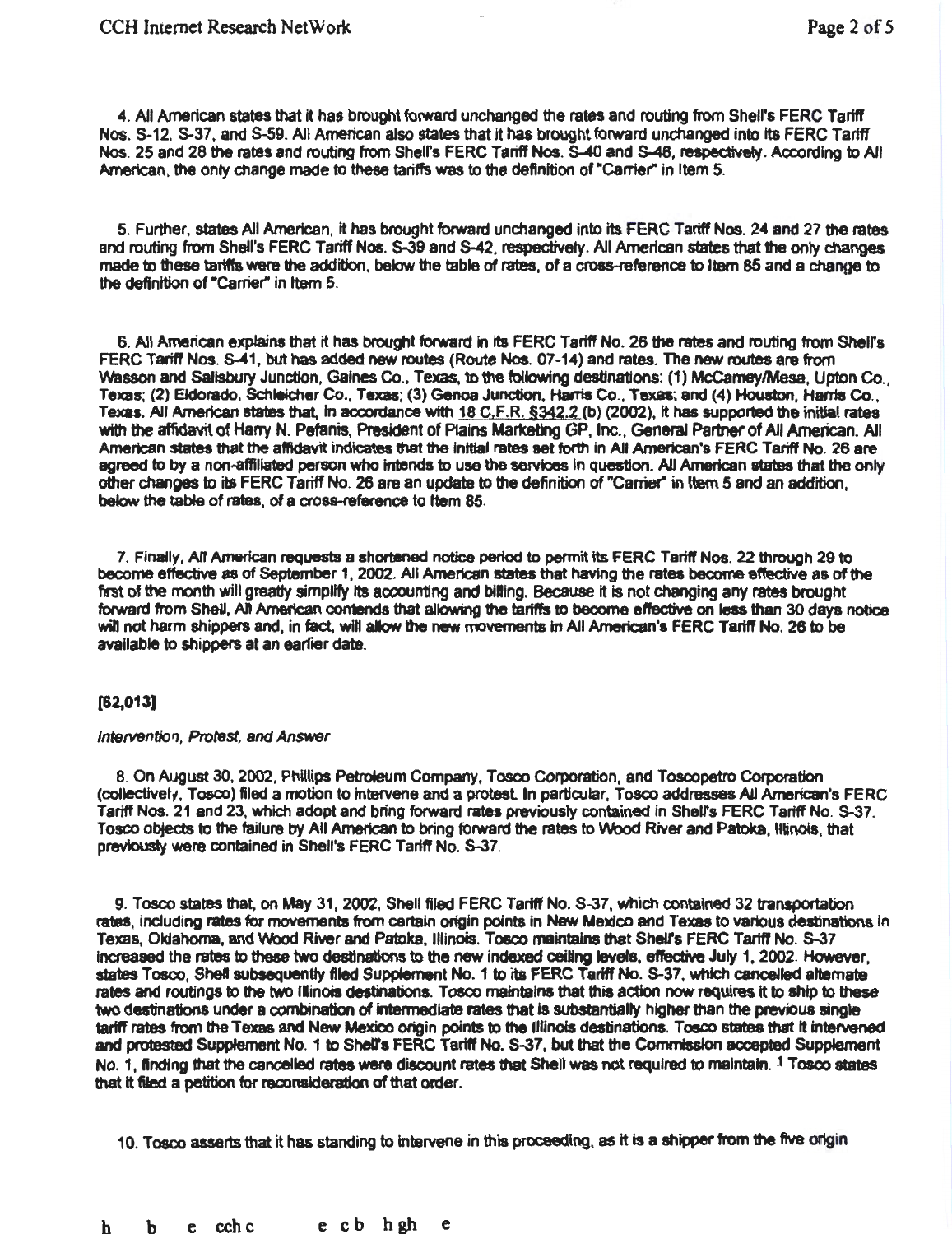points in All American's FERC Tariff No. 23 to the Wood River destination and occasionally to the Patoka destination. Tosco maintains that it will be required to pay the higher transportation costs resulting from All American's failure to establish a joint tariff with Shell to bring forward the rates to Wood River and Patoka that previously were set out in Shell's FERC Tariff No. S-37. According to Tosco, this failure results in effective rate increases that do not comply with any of the Commission's methodologies for changing oil pipeline rates. Tosco contends that the Commission recognized in West Texas LPG Pipeline Limited Partnership <sup>2</sup> that elimination of oil pipeline tartff rates can affect the rates, terms, and conditions of service, thus requiring suspension and investigation. Tosco also asserts that the Commission has held that a change in ownership of oil pipeline assets does not justify an increase in rates in the absence of a new public use or a demonstrated benefit to shippers.  $3$ Further, argues Tosco, the effective increases cannot be justified under the rationale of Express Pipeline LLC. 4 Toaco asks the Commission to suspend All American's FERC Tariff Nos. 21 and 23 and to estabHsh an investigation.

11. On September 4, 2002, All American filed an answer to Tosco's protest. All American asserts that Tosco's protest constitutes a collateral attack on the Commission's August 1, 2002 Order in Docket No. IS02-390-000, in which the Commission accepted a filing that allowed Shell to cancel through movements from origins in Texas and New Mexico to the Wood River and Patoka, Illinois destinations. <sup>5</sup> All American further argues that Tosco has no legal basis for requiring All American and Shell to enter into a joint tariff. Finally, All American states that Tosco's argument that the combined local rates exceed the applicable ceiling is baseless.

#### **Discussion**

12. The Commission wid accept All American's FERC Tariff Nos. 22, 24, 25, 26, 27. 28, and 29 to be effective September 1, 2002, as requested. Tosco has not challenged those tariffs. In addition, as discussed below, the Commission wll accept All American's FERC Tariff No. 21 to be effectjye August 1, 2002, and All American's FERC Tariff No. 23 to be effective September 1, 2002, as requested.

13. Tosco's protest with respect to All American's FERC Tariff Nos. 21 and 23 has no merit The propriety of Shell's cancellation of the through routes from Texas and Oklahoma to the two Illinois destinations was resolved in the Commission's August 1, 2002 Order In Docket No. 1502-390-000. The Commission will not permit Its ruling in that proceeding to be challenged here. In the August 1, 2002 Order in Docket No. IS02-390-000, the Commission found that the through rates Shell proposed to cancel represented a dtsoount from the sum of the applicable local rates to the destination

## [12,014]

points Tosco cites here. The Commission emphasized that Shell was under no obligation to maintain such a discount when service between the origin and destination points would continue to be available under a combination of the local rates established in Shell's jurisdictional tariffs. <sup>6</sup>

14. The Commission's rationale in that order was consistent with its previous decision in *Express Pipeline LLC.*  $I$  in the Express case, the Commission approved the cancellation of joint rates, even though shippers could be required to incur higher costs for transportation to the same destination under a combination of local rates. There the Commission recognized that the public interest, as set forth in Section 15(3) of the Interstate Commerce Act. does not require continuation of joint rates when service will continue to be available under the local rates of individual carriers,  $<sup>8</sup>$  despite a higher cost for that service. As the Commission stated:</sup>

Even if Protesters were correct and shippers could be paying more under local rates for transportation to Salt Lake City than under the current joint rates, that is only because the joint rates constitute a discount from the sum of the individual local rates .... Once the discount is ended, shippers might be charged more, but in no instance can shippers be charged more than the rates set forth in the individual carriers' tariffs, all of which are subject to the jurisdiction of the Commission under the ICA. 9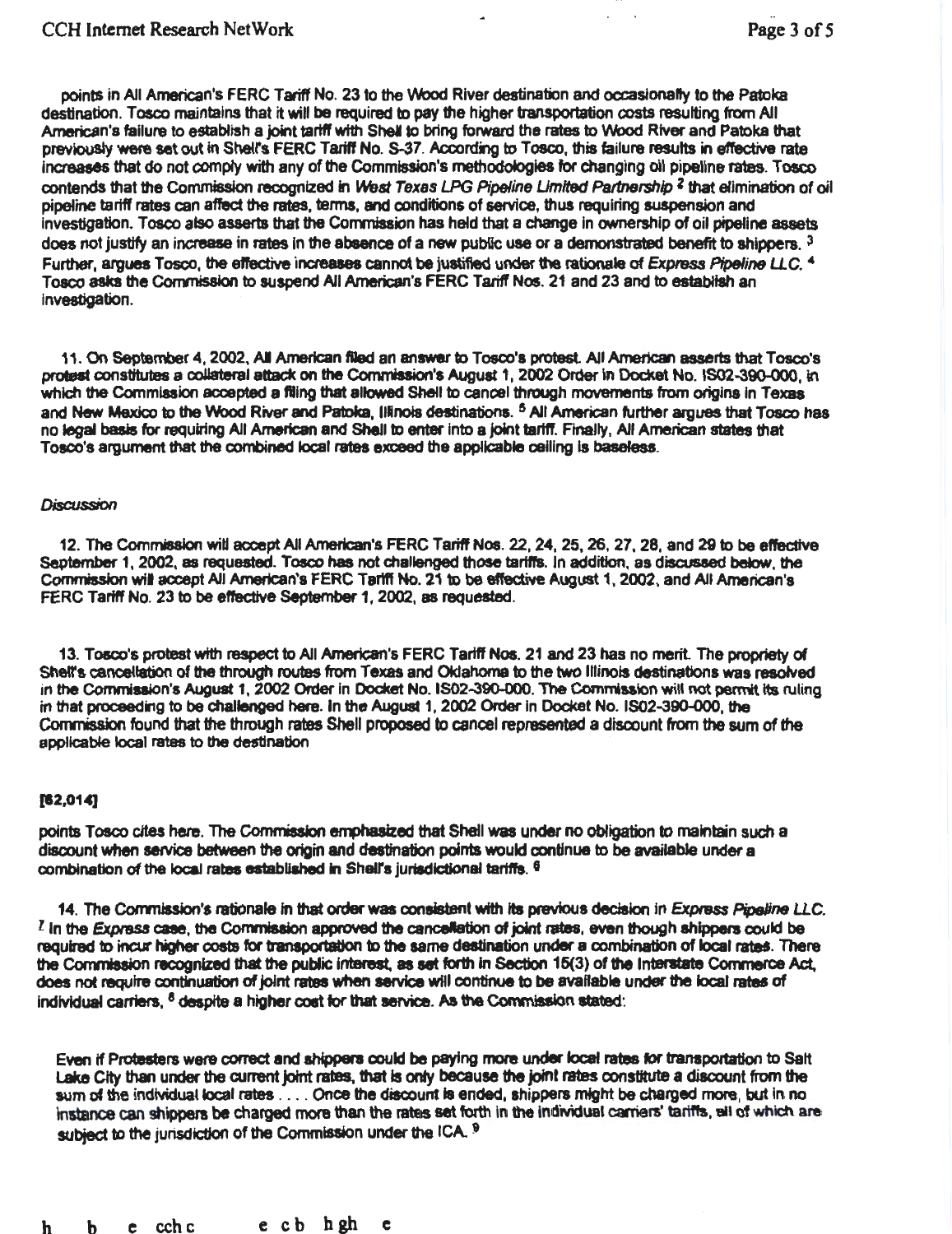In the Texaco order cited in the Express order, the Commission stated as follows:

[S]ection 342.3(a) provides: A rate charged by a earner may be changed, at any time, to a level which does not exceed the ceiling level . . . . We interpret this Section of the regulations to mean, in the context of a joint rate proposal, that the ceiling level for a joint rate is the sum of the ceiling levels associated with Individual tariff rates currently on file.<sup>10</sup>

15. The rationale of the Express and Texaco cases is persuasive here. Where circumstances are such that the public interest would not require a pipeline to maintain a joint rate, it follows that a pipeline should not be required to establish a joint rate. Tosco has in effect argued that All American should be required to establish a joint rate with Shell. Tosco acknowledges, however, that it will continue to be able to reach the Wood River and Patoka, Illinois destinations under a combination of local rates on file with the Commission. Thus, the fact that Tosco may be paying a higher total rate to reach those destinations does not mean that All American must be required to establish a discounted joint rate to those destinations, and All American's failure to do so does not amount to an Improper rate increase Of' a situation where the public Interest would require establishing a joint rate. The ceiling rates applicable to movements from the New Mexico and Texas origin points to Wood River and Patoka, Illinois, are those established In the local tariffs on file with the Commission.

16. The Commission also finds that All American has justified its request for a shortened notice period In this case. All American is not changing any of the tariff rates brought forward from Shell, and Tosco's protest does not challenge the initial rate established in All American's FERC Tariff No. 26. Allowing the tariffs to become effective as All American has requested is appropriate in these circumstances.

## *The* Commission orders:

(A) All American's FERC Tariff No. 21 is accepted to be effective August 1, 2002, as discussed in the body of this order.

(B) All American's FERC Tariff Nos. 22 through 29 are accepted to be effective September 1, 2002, as discussed in the body of this order.

- Footnotas -

(82,013]

<sup>1</sup> Tosco refers to the order issued August 1, 2002, in Docket No. IS02-390-000. Shell Pipeline Company, LP, 100 FERC **161** 139 (2002).

<sup>2</sup> 100 FERC 961,038 (2002).

<sup>3</sup> Tosco cites Longhorn Partners Pipeline. 82 FERC 1161.146 (1998); Rio Grande Pipeline Co., 78 FERC 1161.020 (1997), reh'g denied, 82 FERC 161,147 (1998); Williams Pipe Line Co., 21 FERC 161,260 (1982).

<sup>4</sup> 99 FERC **161,229 (2002).** 

 $5$  Shell Pipeline Company, LP, 100 FERC  $961,139$  (2002).

## (82,014]

 $6$  *id.* at P $6$ 

h h e cchc e cb hsdl e